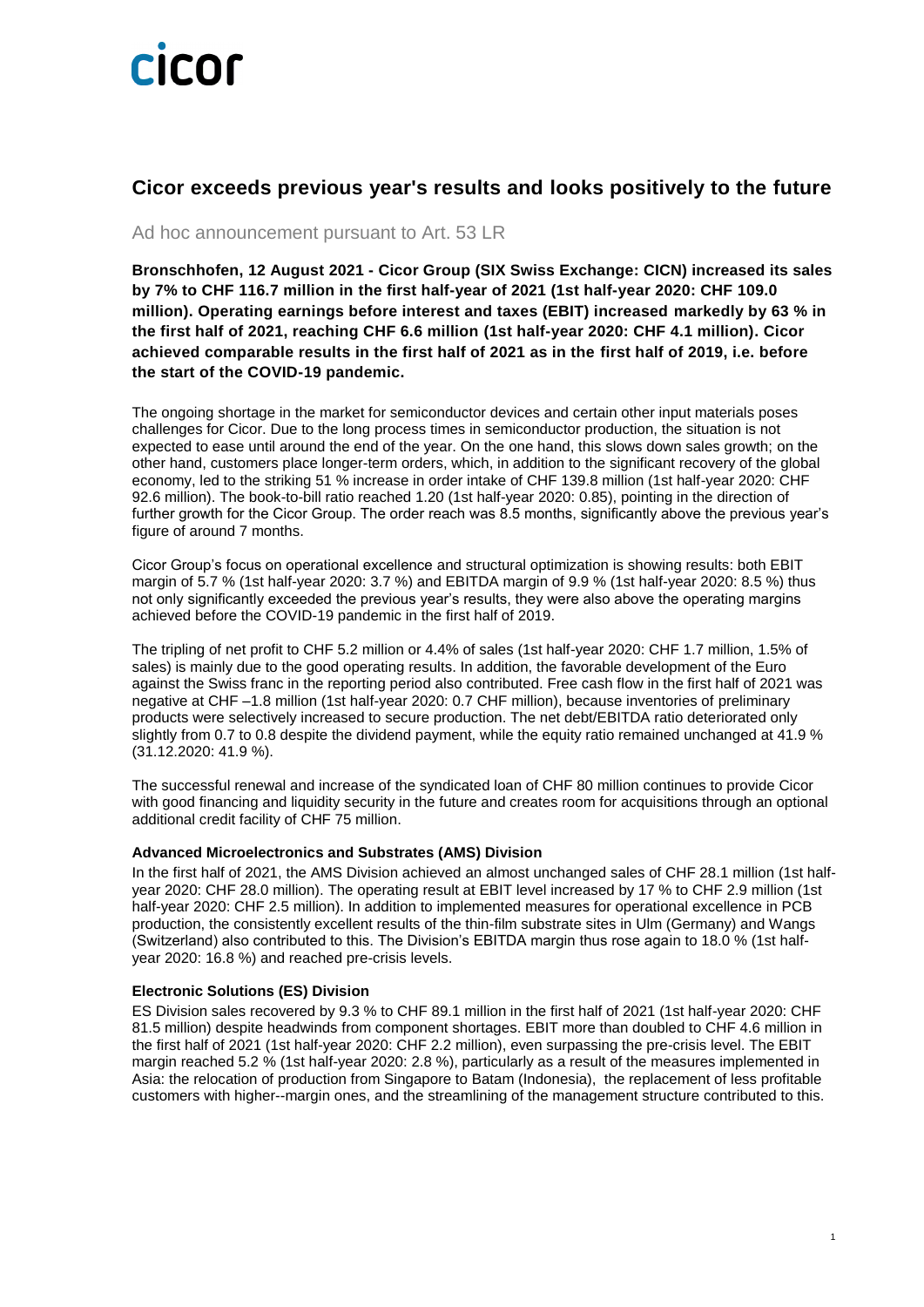# cicor

#### **Outlook for the second half of 2021**

Based on the significant increase in customer demand, reflected in the very high order intake in recent months, Cicor expects sales growth to continue year-on-year, although this is likely to be slowed by the current global shortage of materials, even in the second half of the year. For the full year 2021, sales are expected to be in the range of CHF 230 million to CHF 240 million, corresponding to a high single-digit percentage growth compared to 2020. The operating profit margin at EBIT level is expected to be in the range of 5 to 6%, which should bring Cicor back close to the mid-term target of a 6 to 8% profit margin already in 2021. The outlook is based on a stable currency situation compared to the first half of 2021 and a stable COVID-19 pandemic situation.

#### **Contact**

Daniel Frutig **Alexander Hagemann** Chairman of the Board of Directors CEO Tel. +41 71 913 73 00 Tel. +41 71 913 73 00 E-mail: [media@cicor.com](mailto:media@cicor.ch) E-mail: [media@cicor.com](mailto:media@cicor.ch)

Cicor Management AG Gebenloostrasse 15 9552 Bronschhofen **Switzerland** 

The full 2021 interim report for the Cicor Group is online available. <https://www.cicor.com/investors/reports-news>

#### **Webcast for analysts and investors**

Thursday, 12 August 2021 from 2 pm CET [Link](https://services.choruscall.com/mediaframe/webcast.html?webcastid=UlNtUbfN) to the webcast. [Register](https://services3.choruscall.ch/DiamondPassRegistration/register?confirmationNumber=7000849&linkSecurityString=7e767e501) for the Q&A conference call